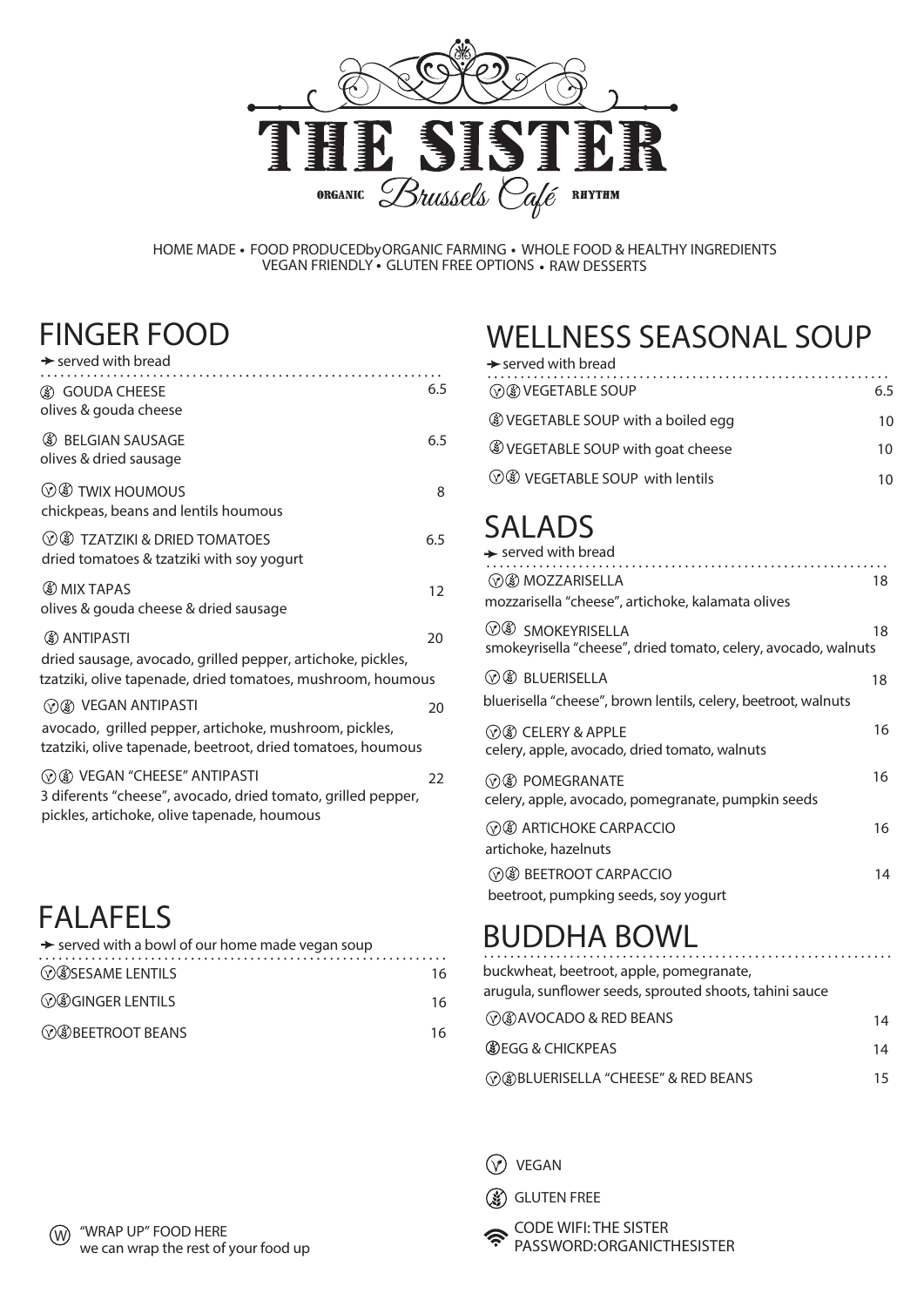### **FOCACCIA SANDWICHES**

 $\rightarrow$  served with a cup of our home made vegan soup . . . . . . . . . . . . **GOOD TIMES** 12 bluerisella "cheese", tomato, walnuts, arugula **THE GENIUS** 12 gouda cheese, "mayo", boiled egg, pickles, salad **ONLY YOU** 12  bacon, gouda cheese, mustard, avocado, pickles, salad **ONLY ME** 12  bacon, gouda cheese, avocado, fried egg, "mayo", salad **TOGETHER** 12  bacon, gouda cheese, mushrooms, grilled pepper, arugula **A** NICE TO MEET YOU **12** bacon, goat cheese, avocado, mushrooms, dried tomato, salad **ABOUT US** 12  mozzarisella "cheese", green olive tapenade, grilled pepper, walnuts, salad **ABOUT YOU** 12 mozzarisella "cheese", black olivestapenade, avocado, dried tomato, arugula  $\oslash$  **& READY TO MOVE** 12 mozzarisella "cheese", mushrooms, dried tomato, chickpeas houmous, hazelnuts, salad **12** NEVER CHANGE goat cheese, avocado, dried tomato, walnut, arugula **LOLA** 12 **(a)** LOLA goat cheese, black olives tapenade, grilled pepper, arugula **THE SISTER** 12 goat cheese, beetroot, apple, walnuts, arugula **EXECUTE:** THE BROTHER **12** smokeyrisella "cheese", black olives tapenade, avocado, dried tomato, sesame, salad **MAKE ME SMILE** 12 seitan "bacon", mozzarisella "cheese", artichoke, walnuts, arugula  **TAKE A SMILE** 12 seitan "bacon", avocado, mushrooms, "mayo", salad  **EXECUTE:** THE POSSES OF THE POSSES OF THE POSSES OF THE POSSES OF THE POSSES OF THE POSSES OF THE POSSES OF THE POSSES OF THE POSSES OF THE POSSES OF THE POSSES OF THE POSSES OF THE POSSES OF THE POSSES OF THE POSSES OF T avocado, apple, beetroot, mustard, cashew nuts, salad

### **WAFFLES**

| Arry made with chickpea & rice flour & banana -sugar free-                                                          |    |
|---------------------------------------------------------------------------------------------------------------------|----|
| <b>SWEET</b><br><b><i>VO BELGIAN CLASSIC</i></b><br>topped with agave syrup                                         | 6  |
| <b><i>© ®</i></b> POMEGRANATE<br>topped with banana, pomegranate, almonds, agave syrup                              | 12 |
| <b>MOO BANANA FOSTER</b><br>topped with banana, vanilla ice cream, agave syrup                                      | 12 |
| <b>8 PEANUT FOSTER</b><br>topped with banana, vanilla ice cream, peanut butter                                      | 12 |
| <b>MO HEALTHY NUTS</b><br>walnuts inside, topped with vanilla ice cream, almonds, sesame                            | 13 |
| <b>⊙</b> IS BLACK<br>topped with dark chocolate                                                                     | 9  |
| $\circledR$ is white<br>topped with white chocolate                                                                 | 9  |
| <b>8 BLACK AND WHITE</b><br>topped with dark and white chocolate                                                    | 10 |
| <b>VO IS BLACK AND ICE CREAM</b><br>topped vanilla ice cream, dark chocolate                                        | 12 |
| <b>⊙</b> RASPBERRY WHITE<br>raspberries inside, topped vanilla ice cream, white chocolate                           | 14 |
| $\Diamond$ BLUEBERRY DARK<br>blueberries inside, topped vanilla ice cream, dark chocolate                           | 14 |
| SAI TY<br><b>(8) ALMOND &amp; HONEY</b>                                                                             | 12 |
| topped with goat cheese, almond, honey                                                                              |    |
| <b>VEGETARIAN HEAVEN</b><br>topped with vegan bacon, goat cheese, avocado, mushroom,<br>arugula                     | 14 |
| <b>VO VEGAN CAPRESE</b><br>topped with mozzarisella "cheese", dried tomato, artichoke,<br>kalamata olives, arugula  | 14 |
| <b>VO VEGAN SUNRISE</b><br>topped with smokeyrisella "cheese", dried tomato, avocado,<br>walnuts, sprouted shoots   | 14 |
| <b>VEGAN HISTORY</b><br>topped with mozzarella "cheese", seitan "bacon", avocado,<br>dried tomato, avocado, arugula | 14 |
| <b>S</b> FOODIE PARODY<br>topped with bacon, avocado, mushrooms, fried egg, salad                                   | 14 |
| <b>(8) CHEESY PARODY</b><br>topped with bacon, goat cheese, avocado, fried egg, arugula                             | 14 |